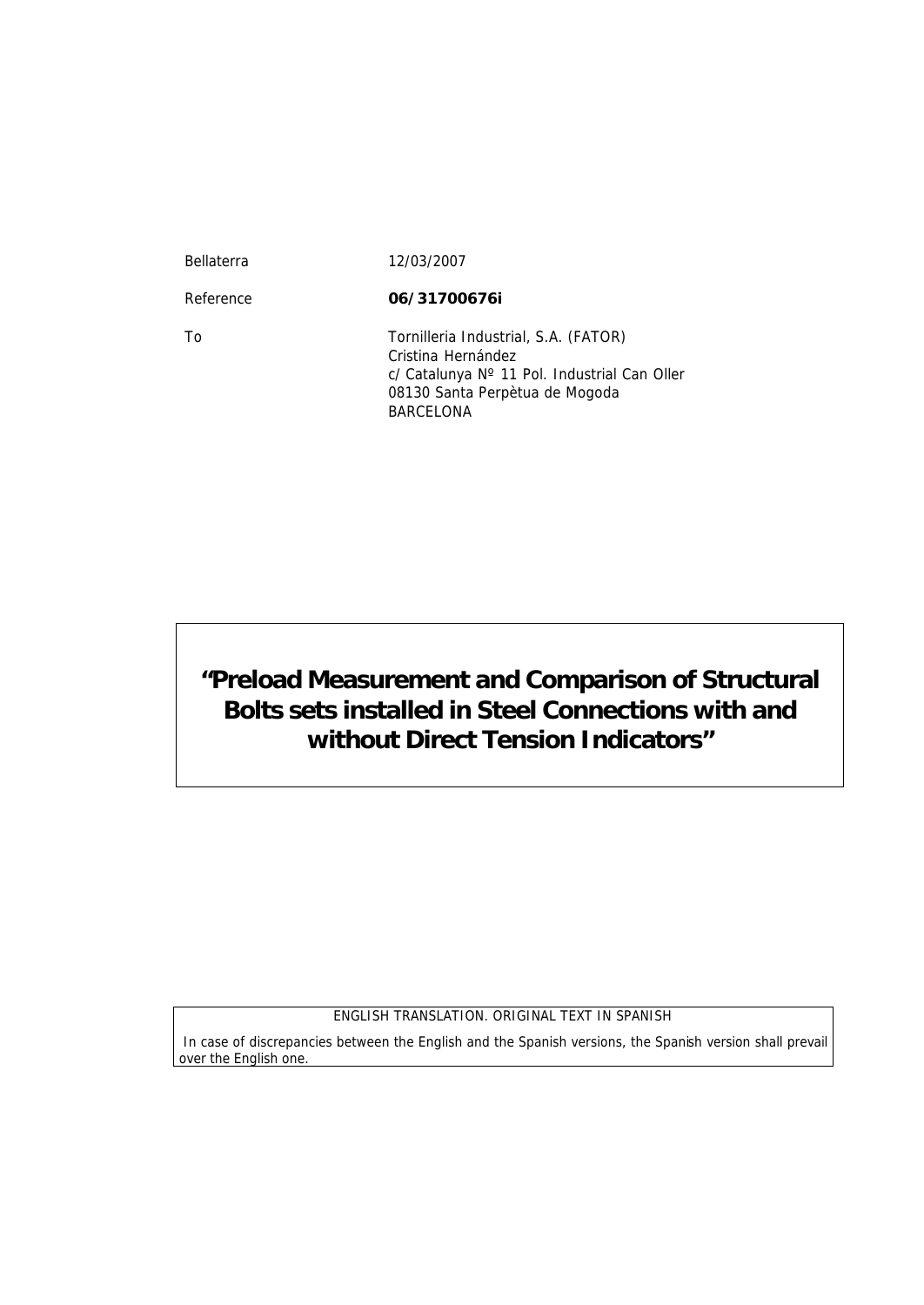# **INDEX**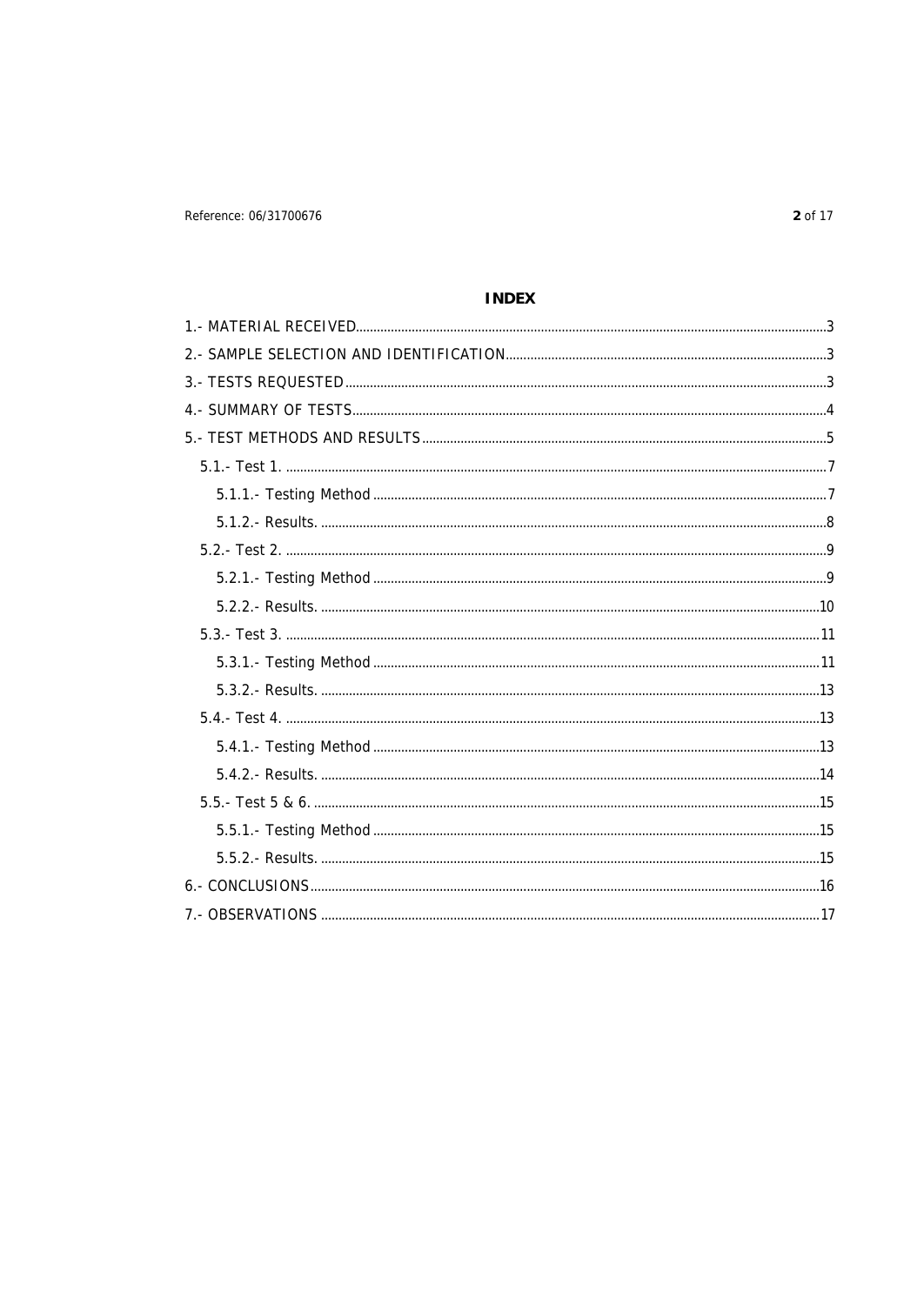Reference: 06/31700676 **3** of 17

The purpose of this test program was to assess the performance and accuracy of Direct Tension Indicators (DTIs) in construction site environments. The tests focused on the DTI's ability to measure installed tension levels in high-strength structural bolts (used in friction-grip steel connections). DTI performance was compared to reliance on torque measurements to achieve the same targeted tension levels.

The test program was designed to simulate jobsite conditions that are frequently encountered while erecting bolted steel structures.

# **1.- MATERIAL RECEIVED**

The following material was provided:

- **Thirty six (36) M24x80, hex head bolts**, DIN 6914 10.9, manufacturing lot number 38188, with quality certificate as per code 115.320.
- **Thirty six (36) M24 Hex nuts,** DIN 6915.10, manufacturing lot number 38188, with quality certificate as per code 115.347.
- **Thirty six (36) M24 washers,** DIN 6916C.45, dia. 24, manufacturing lot number 387889/126, with quality certificate 116.562 as per code 116.562.
- **Eighteen (18) M24 DTI washers,** ASTM F959M 10.9, manufacturing lot number 2410A18, with quality certificate as per code 114.877.

A structural steel connection was pre-fabricated. The connection was comprised of two steel U-channels, a base plate and two perforated steel plates, one flat and the other slightly bowed as is often seen with actual fabricated steel plates. The base plate had both upright Uchannels welded in place. They served as a vertical jig, or frame, into which the two perforated plates were slid. (The perforations were M24 diameter holes)

# **2.- SAMPLE SELECTION AND IDENTIFICATION**

The tests were performed in accordance with specific instructions. Samples were delivered to the laboratory with corresponding certificates and no other preferential identification.

# **3.- TESTS REQUESTED**

Sample tests were implemented according to the instructions in the applicable Technical Specifications: *"Preload Measurement and Comparison of Structural Bolt sets installed in a Steel Connection, with and without Direct Tension Indicators",* for tests 1 through 4.

Three additional tests were conducted on bolts installed in a Skidmore-Wilhelm Bolt Tension Calibrator ("BTC") for verification of the bolt hardware with installed strain gauges used for tests 5 & 6. A final test on a suspect low reading strain gauge was done as well.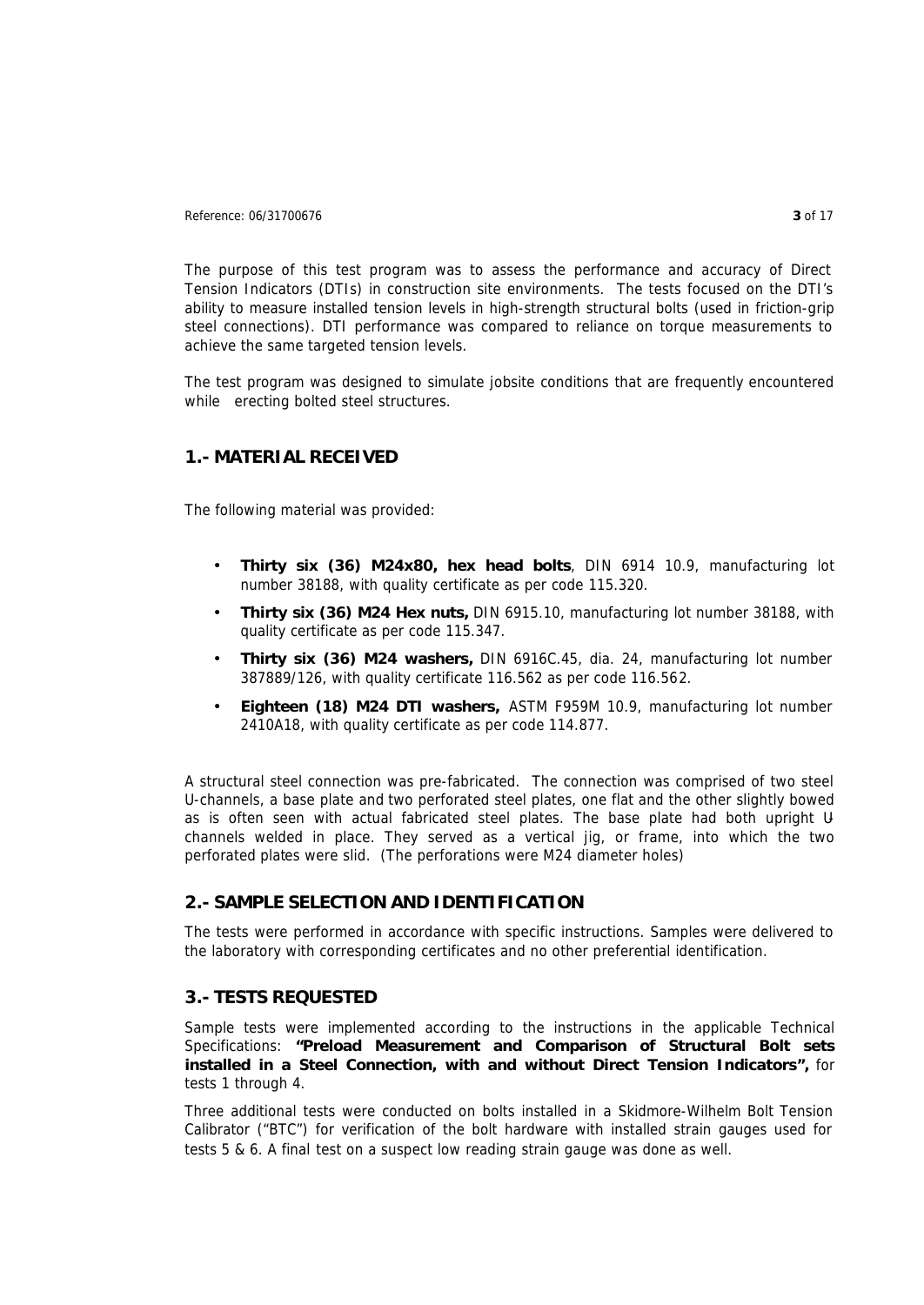For each of Test numbers 1 & 2, nine (9) strain-gauged bolt assemblies were used.

For Test numbers 3 & 4, nine (9) strain-gauged bolts were used, and three (3) bolt assemblies without strain gauges.

For BTC tests 5 & 6, one strain-gauged bolt assembly per test was used. Test included DTIs for Test 5. No DTIs were used for test 6, or on the final strain gauged bolt tension check in the Skidmore-Wilhelm Bolt Tension Calibrator.

# **4.- SUMMARY OF TESTS**

The types of tests, and the number of samples tested, simulate conditions found in actual jobsite bolting of structural steel. The steel plates were fabricated to appropriate technical specifications for field assembly. **Table 1** is a summary of the tests performed.

| <b>Type of Test</b> | <b>Number of</b>     | <b>Differentiating Factors</b>                                                                                                                                                                                                                                     |  |
|---------------------|----------------------|--------------------------------------------------------------------------------------------------------------------------------------------------------------------------------------------------------------------------------------------------------------------|--|
|                     | <b>Bolts to Test</b> |                                                                                                                                                                                                                                                                    |  |
| Test 1              | 9                    | Use of DTI's, two flat plates, lubricated bolt<br>assemblies                                                                                                                                                                                                       |  |
| Test 2              | 9                    | Use of DTI's, flat plate against bent plate,<br>lubricated bolt assemblies.                                                                                                                                                                                        |  |
| Test 3              | $9 + 3$              | No use of DTI's, flat plate against bent<br>plate, lubricated bolt assemblies. Tightening<br>torque was determined in the "Skidmore"<br>Bolt Tension Calibrator" (BTC). Torque used<br>was the average torque required to tension<br>each of three bolts to 240kN. |  |
| Test 4              | 9                    | No use of DTI's, flat plate against bent<br>plate, dry bolt assemblies. Tightening<br>torque used was average torque<br>determined in BTC in test $#3$                                                                                                             |  |
| Test 5              |                      | Use of DTI, lubricated bolt assembly, in<br>"Bolt Tension Calibrator"                                                                                                                                                                                              |  |
| Test 6              |                      | No DTI, dry bolt assembly, in "Bolt Tension"<br>Calibrator". Tightening by torque wrench,<br>using torque value used in test $#3$ and $#4$                                                                                                                         |  |

**Table 1. Test Descriptions**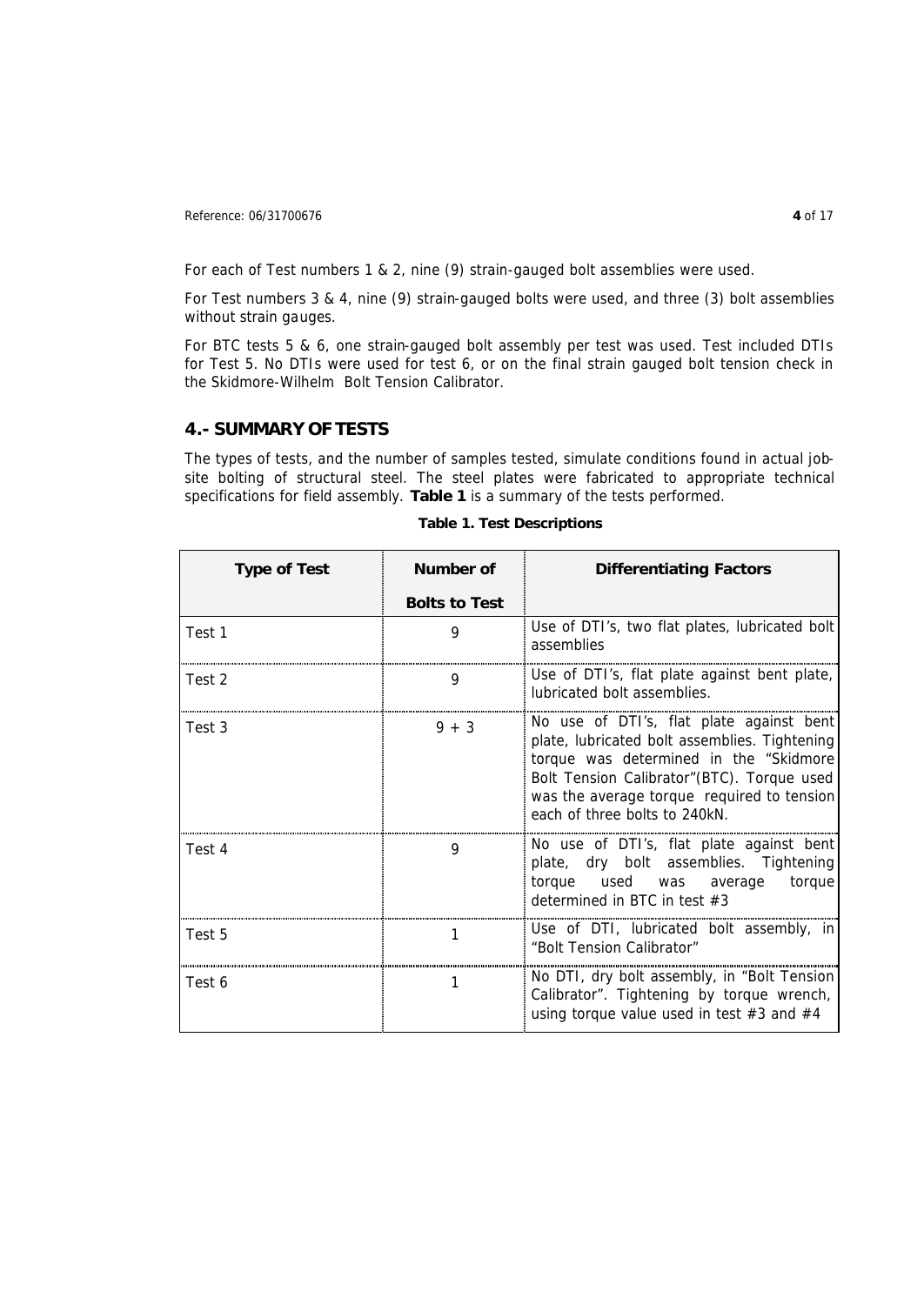#### Assemblies used for each of the 6 tests are indicated in **Table 2**.

|                  | <b>Test</b>      | <b>Bolt</b> | <b>Nut</b>       | Washer            | DTI<br>(new) | <b>Strain</b><br>Gauge        | <b>Plate</b> |
|------------------|------------------|-------------|------------------|-------------------|--------------|-------------------------------|--------------|
|                  | Test 1           |             |                  |                   |              |                               |              |
| Ñ                | Test 2<br>       |             |                  |                   |              |                               | $F + D$      |
|                  | Test 3           | $9L + 3L$   | $9L+3L$          | $18L + 6L$        |              |                               | $F + D$      |
|                  | Test 4           | 9S          | q۲               | 18S               |              |                               | F+D          |
|                  | Test 5           |             |                  |                   |              |                               |              |
|                  | Test 6           |             |                  |                   |              |                               | BTC.         |
| $F = Flat$ plate | $B =$ Bent plate |             | $L =$ Lubricated | $I) = \text{Drv}$ |              | BTC = Bolt Tension Calibrator |              |

**Table 2. Assembly Details** 

- Lubrication on bolts and nuts was done with following product: Castrol Stick-Wax lubricant
- Dry bolt assemblies were dried with: "Hagasen" degreaser (formulated with anionic tensoactives)

For the six test groups of this report, the bolt samples tested were identified with a numbering system corresponding to the snugging (pre-tightening) and tightening sequence used, as illustrated in drawings depicted in Figures 4,7,10, & 11. The *objective* for these tests was to, "Measure the installed preload (tension) in structural bolt sets installed in a steel connection, with and without Direct Tension Indicators". This *objective* will henceforth be referred to as the "Technical Reference Specification".

All tests were performed at the Applus CTC laboratory and were witnessed by Mrs. Cristina Hernandez of FATOR, Applus technical personnel, and Henry Eckfeldt of Ecktra International, Inc.

### **5.- TEST METHODS AND RESULTS**

The thirty-six bolts received were submitted to a process whereby a 2 mm hole was drilled in the center of the bolt head, to a depth of 35 mm. After the hole was drilled, the bolts were degreased prior to installing the strain gauge leads in the holes. Strain gauge measuring instrumentation was used in order to acquire the bolt deformation data directly from each one of the bolts as they were being tensioned (tightened). With subsequent bolt deformation, and the mechanical properties of the bolt material, the uniaxial force was determined and, with the working cross section of the bolt, the corresponding loads induced in the bolts were calculated.

The strain gauge leads installed in the bolts were connected to  $\frac{1}{4}$  bands of bridge KFG-3-120C120-11, 120 ohm resistance with 5cm of prewiring glued in the drilled holes with an adhesive (M-Bond AE-10 of Vishay with RTV 3145 protection) and wired to three conductors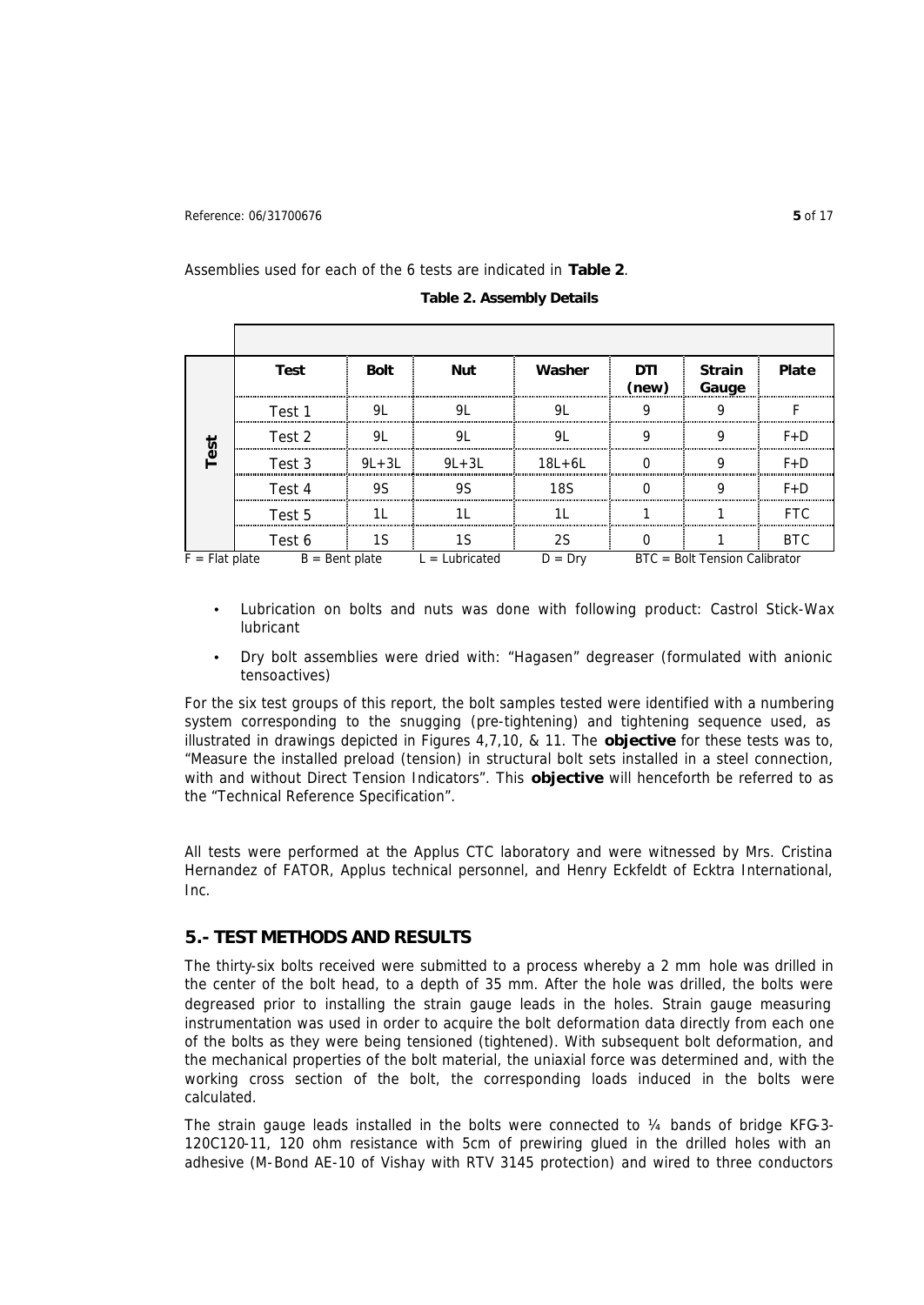Reference: 06/31700676 **6** of 17

with nominal resistance control, and insulated according to certificate of conformity CC110614. Positioning of the strain gauge can be seen in **Figure 1.**



**Figure 1**. Drilled hole for strain gauge installation

Once the strain gauges were installed in the bolt heads, a procedure was followed to calibrate the measurement of the forces by means of uniaxial strain tests, below the elastic limits, for 20% of the strain gauged bolts (eight (8) samples). This test procedure was done on a Shimadzu No. 72980, 50 MT universal testing machine, with a calibration date of September, 2006.

Figure 2. shows the calibration curves obtained for the eight (8) strain-gauged bolts, (chosen at random). A minimum of four (4) levels of loading were used. Note that the differences found could be considered high, taking into account variances between bolts, the precision of holes drilled, and the attachment of the strain gauge leads. Based on this curve value, the transformations of deformation/force were applied to the remaining 28 bolts, on the assumption that this data would be similar on the rest of these bolts.



**Figure 2**. Calibration Curve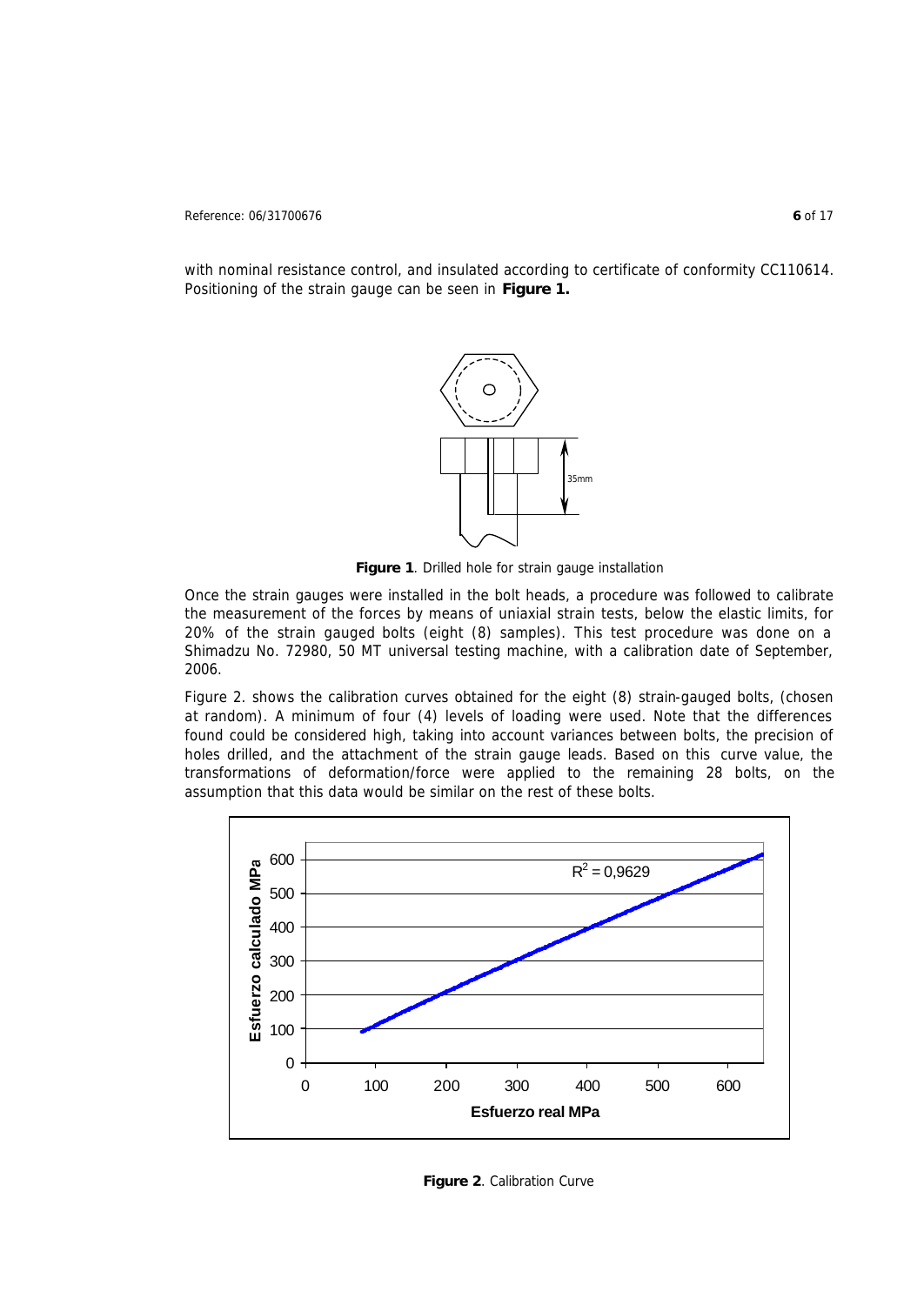Once these values were obtained, then two (2) of the calibrated bolts were included in every test of nine bolts (2 calibrated, 7 not). The last two tests (tests 5 & 6) were both done using previously calibrated bolts.

In all the following tests, the aspects that are described are the ones that were deemed to be of the greatest interest, or that could explain in more detail the methodology indicated in the "Technical Reference Specification".

It should be noted that the established minimum tension for these DIN 6914 10.9 bolts is a tension of 240 kN, and all bolt loads obtained in these tests should be compared to this minimum required clamp load.

## **5.1.- Test 1.**

### **5.1.1.- Testing Method**

#### Testing Date: **December 5, 2006**

The fabricated structural steel connection , provided by the petitioner, was next installed. It consisted of two steel plates held between two U-shaped vertical columns welded to a base plate. This base plate was clamped to a steel frame. This prevented the steel plates from rotating when bolts were tightened. See Figure 3



**Figure 3**. Assembly for Test 1

The bolt assemblies were installed as summarized in **Table 2.** and, according to the Technical Reference Specification, the pre-tightening ("snugging") of the bolts was done using a torque wrench as the tightening wrench on the nut (turned element) and an ordinary hand wrench on the bolt head (static element). Snugging sequence is as per Figure 4.



**Figure 4**. Snugging sequence, Test 1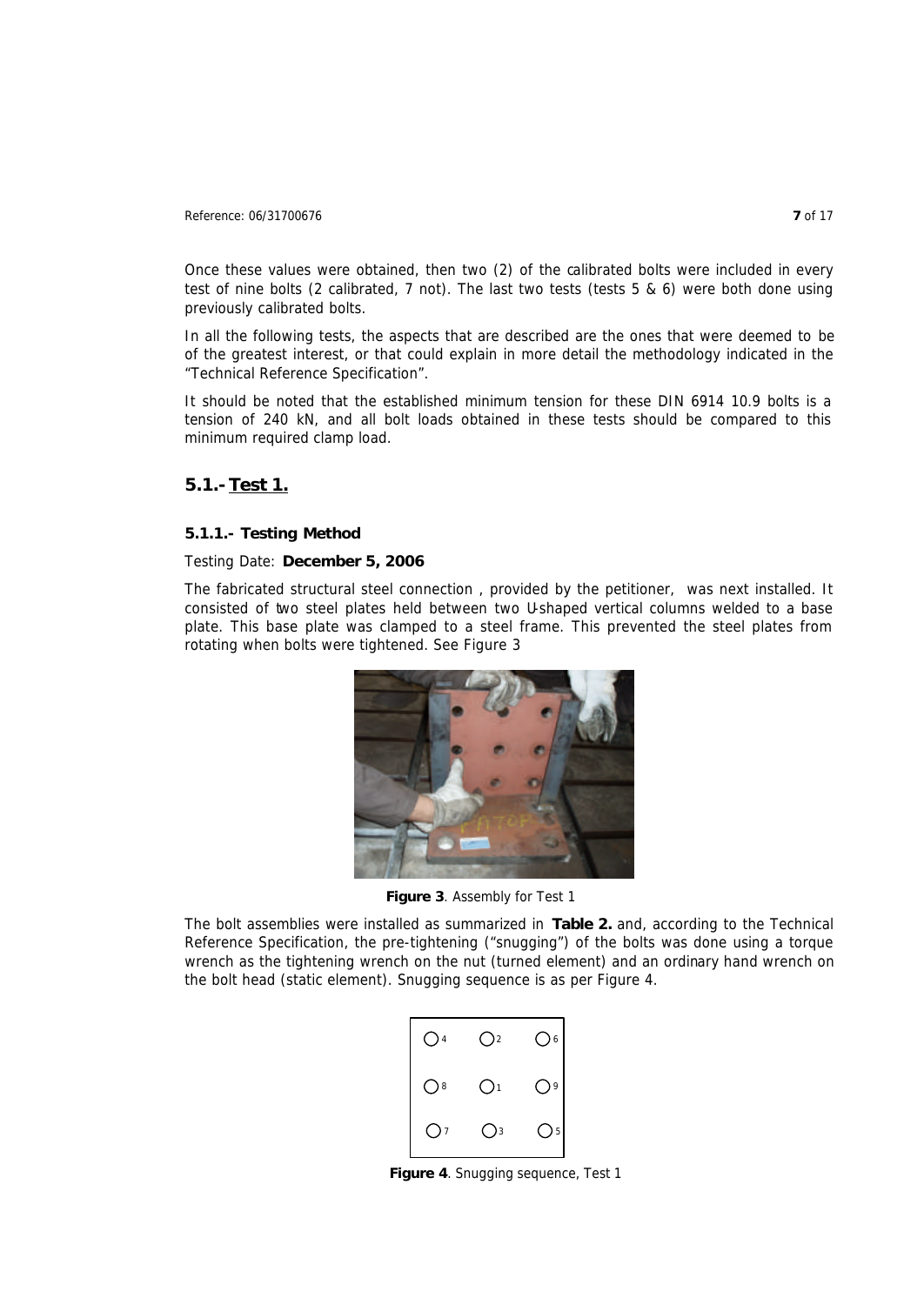### Reference: 06/31700676 **8** of 17

Pre-tightening, or snugging, of the plies was considered accomplished when, by visual inspection, the protrusions on the DTI just began to flatten. As a reference, in every case the applied torque to achieve the "snug" condition never exceeded 780 Nm.

After pre-tightening, the bolts were further tightened (in the same sequence) until the 0.4mm feeler gauge gained admittance to a maximum of two spaces between the DTI protrusions.

Feeler gauges were previously calibrated in a 500-311 Mitutoyo 150mm electronic caliper, No. 31819, precise to 0.005mm. calibrated in November, 2006

Figure 5 is an example of a fully tightened connection. In this case sufficient torque was applied to bolt #1 (less than 1050Nm) so the 0.4mm feeler gauge would gain admittance in only one space between protrusions of the DTI. The strain gauge's registered reading in bolt #1, along with the readings registered by the remaining strain gauges in the connection, was documented. From these registered values, the axial load induced in each bolt was calculated.



**Figure 5**. Tightening of bolt to 302 kN.

### **5.1.2.- Results.**

**Table 3** lists the uniaxial loads obtained and the number of feeler gauge admittances. As mentioned before, bolts are numbered according to tightening sequence.

*It should be noted that on bolt #9, the strain gauge was rechecked in the "final test" due to an suspect low reading and was found to be reading low by 78 kN, compared*  to the load on the BTC, (see note on page 17). If the deviation were added to bolt *#9's recorded tension the bolt's load would be 277 kN and within the range of the other recorded bolt loads.*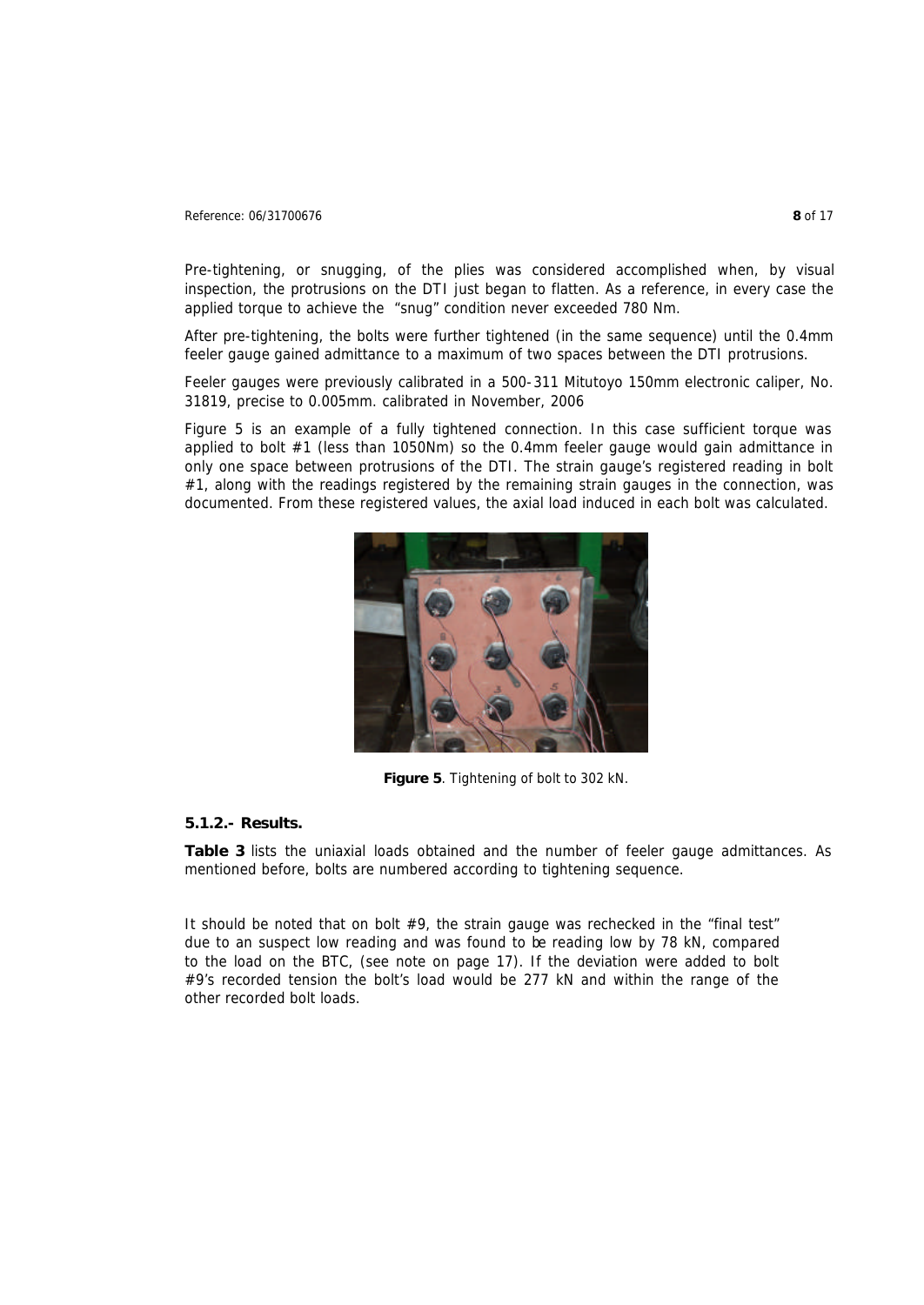|                | Feeler gauge          |                   |               |
|----------------|-----------------------|-------------------|---------------|
| <b>Bolt</b>    | Load                  | <b>Admissions</b> | <b>Torque</b> |
|                | [KN]                  | 0.4 <sub>mm</sub> | [Nm]          |
| 1              | 302                   |                   | 1025-1050     |
| $\overline{2}$ | 322                   | 0                 | 1025-1050     |
| 3              | 233                   | $\Omega$          | 1025-1050     |
| $\overline{4}$ | 280                   | $\overline{2}$    | 1025-1050     |
| 5              | 249                   | $\Omega$          | 1000-1025     |
| 6              | 282                   | $\overline{2}$    | 1000-1025     |
| $\overline{7}$ | 287                   | $\mathbf{1}$      | 1000-1025     |
| 8              | 260                   | $\Omega$          | 1000-1025     |
| 9              | 199 <sup>*pg.17</sup> | 1                 | 1000-1025     |

**Table 3. Results of test 1**.

# **5.2.- Test 2.**

### **5.2.1.- Testing Method**

Testing Date: **December 5, 2006**

For this test one flat steel plate and one slightly curved plate were installed in the test jig used in test #1. The curved plate was placed curving away from the flat plate. Separation between plates at the top, with plates in firm contact at the bottom, was 11.8mm. Figure 6 shows the separation between the plates at the top.



**Figure 6.** Test #2 detail

Once all holes were concentric, the bolts were installed as summarized in **Table 2.** According to specifications, pre-tightening of the bolts was done using a torque wrench as the rotating tightening tool on the nut (turned element) and an ordinary hand wrench on the bolt head (static element). Pre tightening and tightening sequence was done as shown in Figure 7.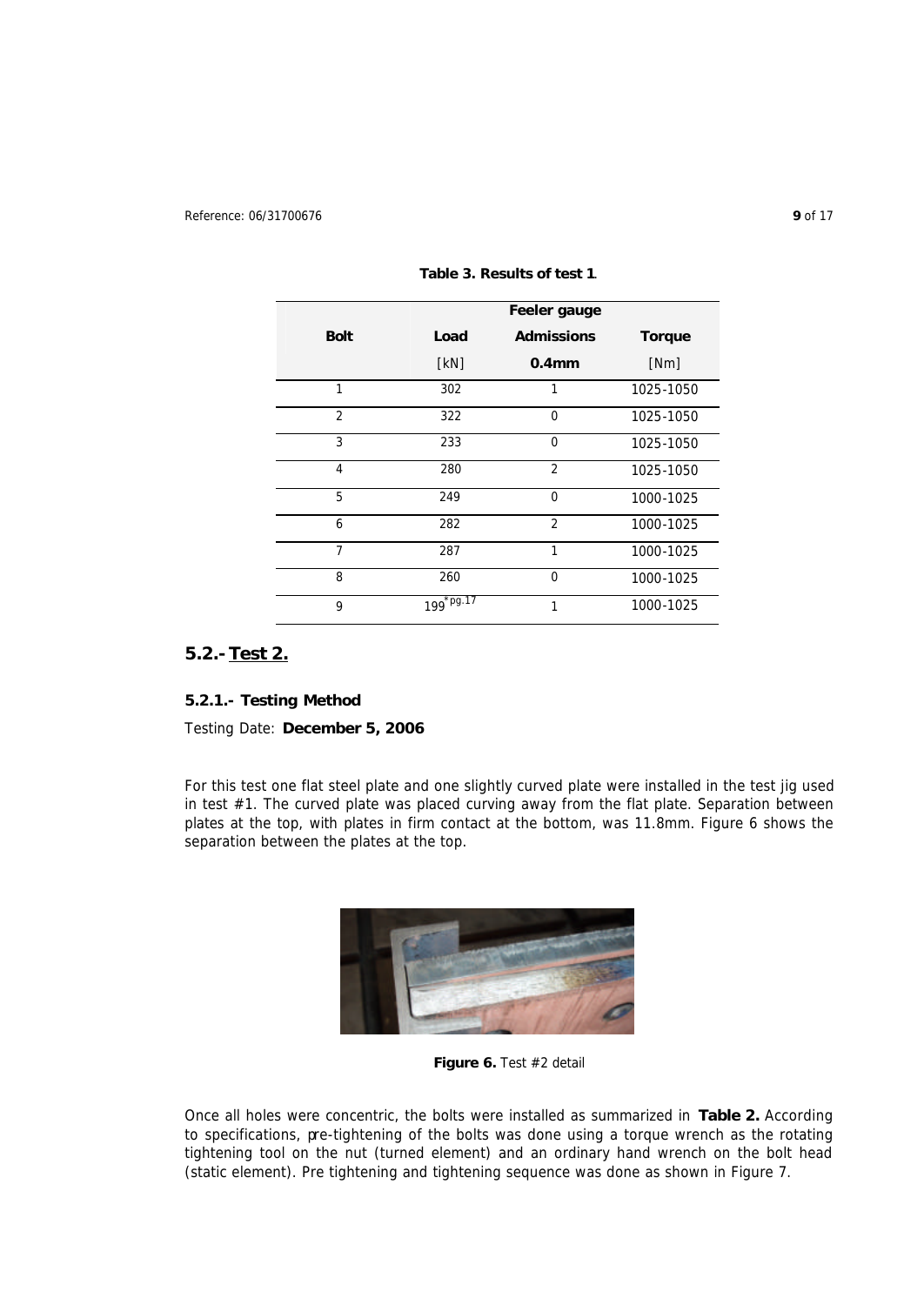Reference: 06/31700676 **10** of 17



Figure 7. Tightening sequence, Test #2.

Pre-tightening is considered accomplished when, by visual inspection, the DTI protrusions begin to slightly flatten, or deform. In every case the applied torque never exceeded 780 Nm.

Following pre-tightening, final tightening was done until the 0.4mm feeler gauge gained admittance in a maximum of two spaces between the flattened DTI protrusions.

Feeler gauges were previously calibrated in a 500-311 Mitutoyo 150mm electronic caliper, No. 31819, precise to 0.005mm, calibrated in November, 2006

#### **5.2.2.- Results.**

**Table 4** below summarizes the results of the uniaxial forces obtained and the number of feeler gauge admittances. As mentioned before, bolts are numbered according to the tightening sequence

|                | Feeler gauge |                   |               |
|----------------|--------------|-------------------|---------------|
| <b>Bolt</b>    | Load         | <b>Admissions</b> | <b>Torque</b> |
|                | [KN]         | 0.4 <sub>mm</sub> | [Nm]          |
| 1              | 246          | 1                 | 1050-1100     |
| $\overline{2}$ | 300          | 1                 | 1025-1050     |
| $\overline{3}$ | 273          | $\Omega$          | 1025-1050     |
| $\overline{4}$ | 299          | 2                 | 1025-1050     |
| 5              | 282          | 0                 | 1050-1100     |
| 6              | 283          | $\Omega$          | 1050-1100     |
| $\overline{7}$ | 295          | 1                 | 1050-1100     |
| 8              | 294          | $\overline{2}$    | 1050-1100     |
| 9              | 268          | 1                 | 1050-1100     |

**Table 4. Results of Test 2**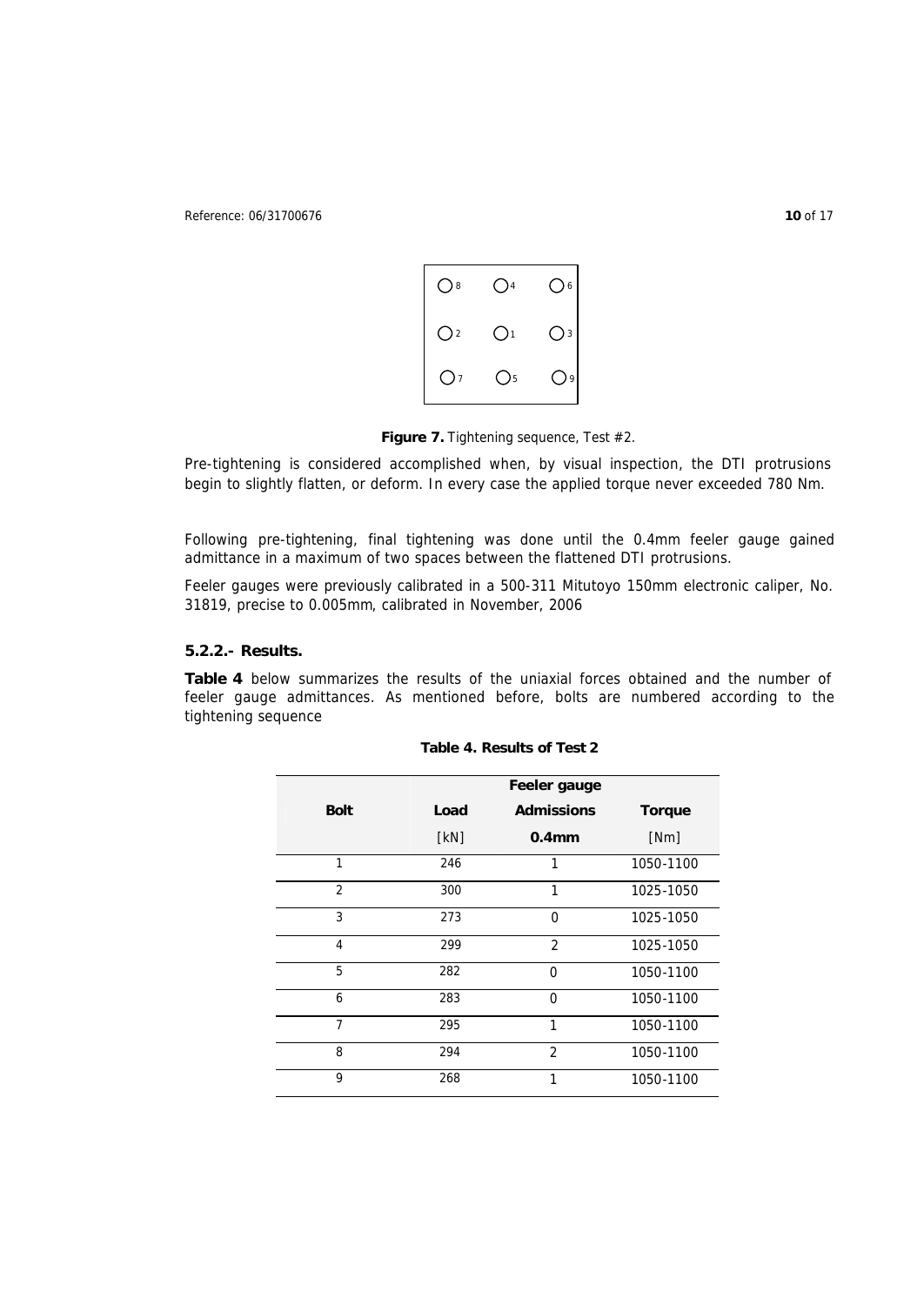#### Reference: 06/31700676 **11** of 17

Complementary information. Following are presented the variations in loads in each of the bolts and the bolt tightening sequence. In Figure 8 one can observe that, once the tension level has been reached at the point at which the maximum admittance of feeler gauges is reached, there isn't an appreciable variation, in spite of the variation of the clamp force between plates, due to the sequential tightening of the remaining bolts.



Figure 8. Clamp force variations during Tightening, Test #2

### **5.3.- Test 3.**

#### **5.3.1.- Testing Method**

#### Testing Date: **December 5, 2006**

In this test three (3) lubricated bolts assemblies without strain gauges were installed as indicated in table 2 in the Skidmore-Wilhelm "Bolt Tension Calibrator" (BTC), model M, No. 9075. This BTC was calibrated in November of 2006, according to calibration certificate TLL001-06-11-33010-1. Figure 9 shows the installation.



Figure 9. Assembly for Test 3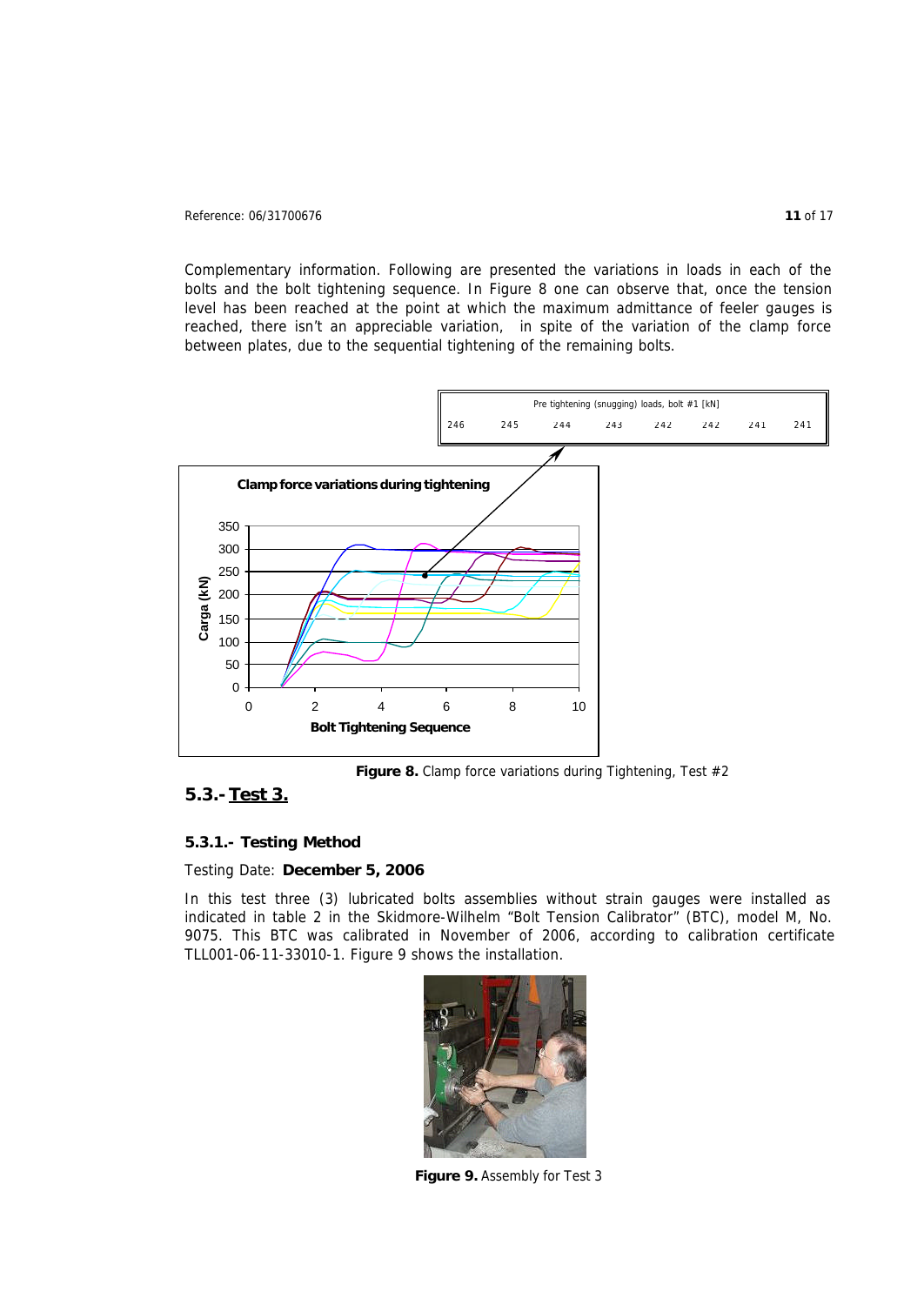#### Reference: 06/31700676 **12** of 17

Once each bolt assembly was installed (bolt & hardened washer on gauge side, nut and hardened washer on back plate), tightening was done with the torque wrench on the nut (rotated element) and an ordinary hand wrench on the bolt head (static element). Tightening continued until the 240 kN (54 kips) clamp load was reached (indicated on the BTC dial) and the torque value to reach 240 kN was registered. This procedure was repeated with two more bolts from the same lot number (total of 3 bolts). The mean torque applied to obtain 240 kN in each of the three bolts was 945 kN. This torque value was then used to install strain gauged bolt assemblies in the steel plates in Test #3 as well as in Test #4.

Bolt installation in the plates was done as per conditions summarized in Table 2. Lubricated strain-gauged bolt assemblies were installed without DTIs. The flat plate and the bent plate were used. Pre-tightening (snugging) followed by tightening was done with an ordinary hand wrench used to keep the bolt head from rotating. A torque wrench was used to rotate the nut. The snugging / tightening sequence is illustrated in the following drawing.



Figure 10. Tightening Sequence, Test #3

Although pre-tightening torque never exceeded 780 Nm, *It should be noted that a "bedding or snugging" torque (of near 780 kN for these bolts) is not usually applied, or even noted in the field. In practice, bedding the plies is done with the full effort of an installer using a spanner or ordinary hand wrench. It is believed that the higher torque in the snugging method used in these tests could be characterized as additional practice.*

Following pre-tightening, the torque value was increased to 945 Nm, and the resulting bolt loads were noted.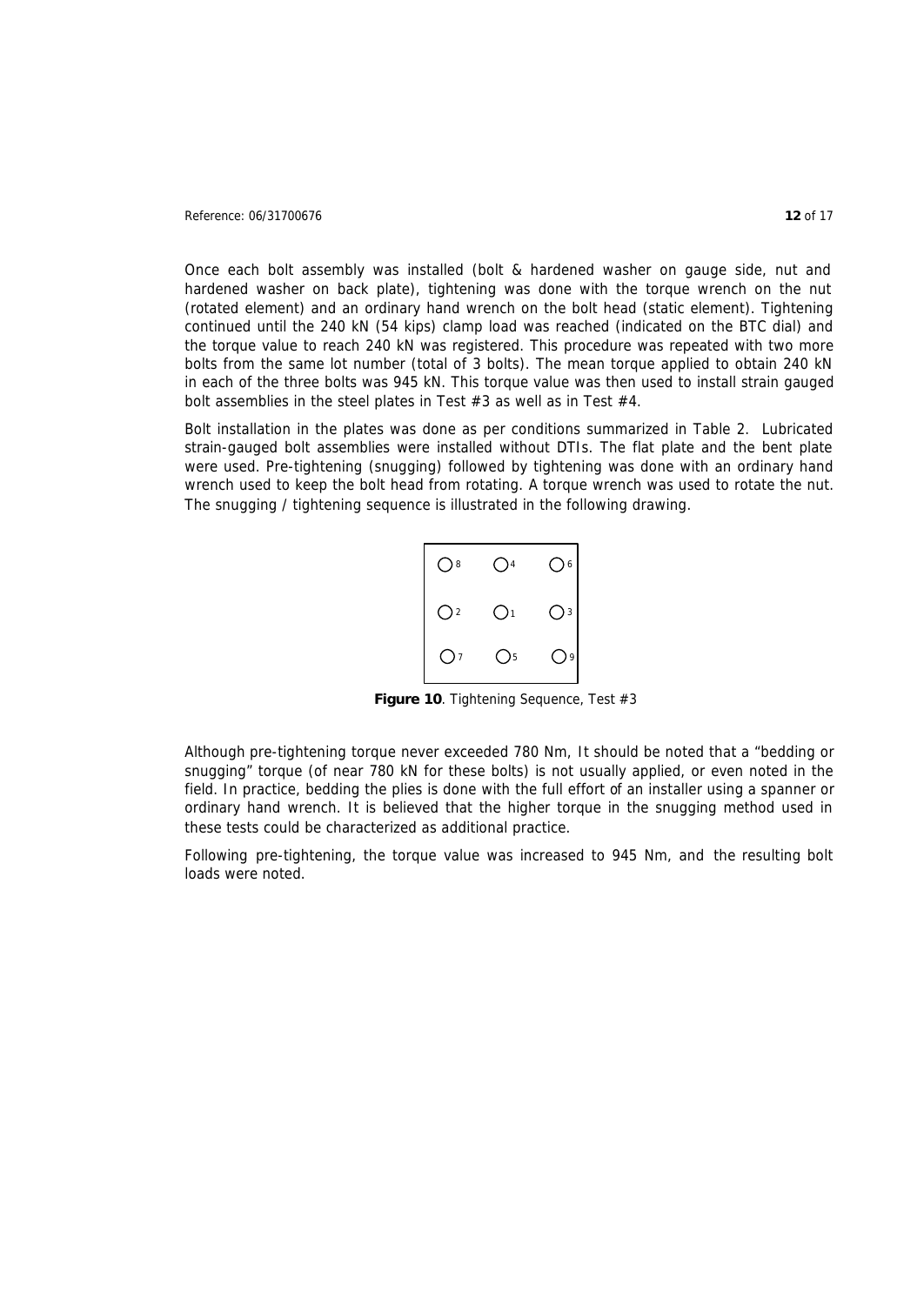#### **5.3.2.- Results.**

**Table 5** below documents the results of uniaxial force obtained. As mentioned before the bolts are numbered according to the tightening sequence

| <b>Bolt</b>    | Load | <b>Torque</b> |
|----------------|------|---------------|
|                | [kN] | [Nm]          |
| $\mathbf{1}$   | 229  | 945           |
| $\overline{2}$ | 234  | 945           |
| 3              | 251  | 945           |
| $\overline{4}$ | 289  | 945           |
| 5              | 238  | 945           |
| 6              | 289  | 945           |
| $\overline{7}$ | 262  | 945           |
| 8              | 254  | 945           |
| 9              | 248  | 945           |

|  | Table 5. Results of Test 3 |  |  |
|--|----------------------------|--|--|
|--|----------------------------|--|--|

### **5.4.- Test 4.**

### **5.4.1.- Testing Method**

### Testing Date: **December 5, 2006**

This test was done according to the reference specifications. Final tightening was done using the 945 Nm torque value obtained in Test #3. Specifically, the installation of the bolts was done as indicated in Table 2. Dry bolt assemblies (not lubricated assemblies) were used without DTIs. One flat and one bent plate were used. A pre-tightening was done using a torque wrench on the nut and an ordinary hand wrench to hold the bolt head. Tightening sequence was as shown below.



Figure 11. Tightening sequence, Test #4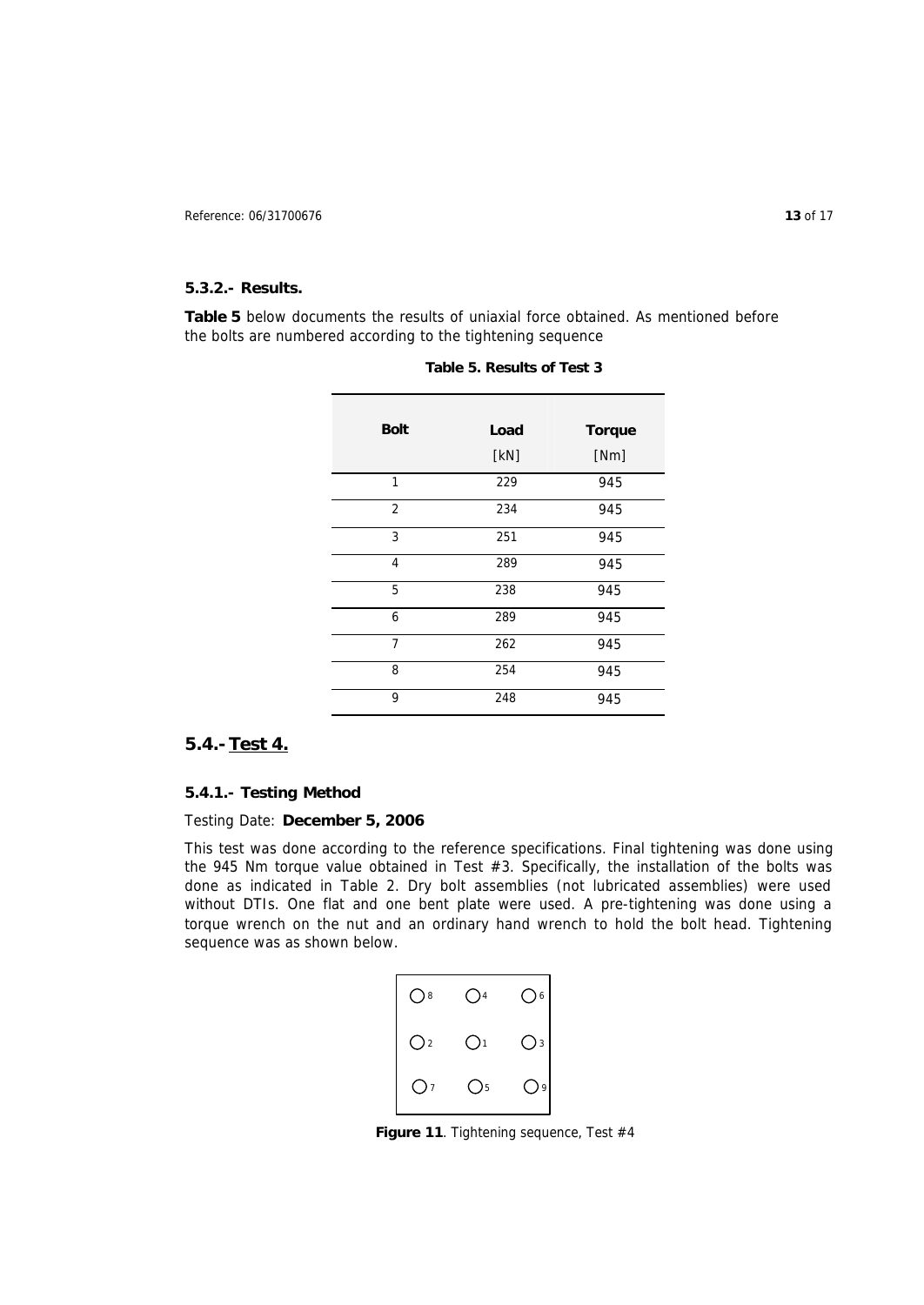Reference: 06/31700676 **14** of 17

Pre-tightening torque never exceeded 780 Nm. *Again*, *It should be noted that a "bedding or snugging" torque (of near 780 kN for these bolts) is not usually applied, or even noted in the field. In practice, bedding the plies is done with the full effort of an installer using a spanner or ordinary hand wrench. It is believed that the higher torque in the snugging method used, in these tests, could be characterized as improved practice.*

Tightening was done until 945 Nm was reached on the torque wrench.

### **5.4.2.- Results.**

**Table 6** summarizes the results of uniaxial force obtained. As before, bolts are numbered according to their tightening sequence.

| <b>Bolt</b>    | Load | <b>Torque</b> |
|----------------|------|---------------|
|                | [kN] | [Nm]          |
| $\mathbf{1}$   | 167  | 945           |
| $\overline{2}$ | 103  | 945           |
| 3              | 140  | 945           |
| $\overline{4}$ | 199  | 945           |
| 5              | 139  | 945           |
| 6              | 152  | 945           |
| $\overline{7}$ | 147  | 945           |
| 8              | 167  | 945           |
| 9              | 192  | 945           |

#### **Table 6. Results of Test 4**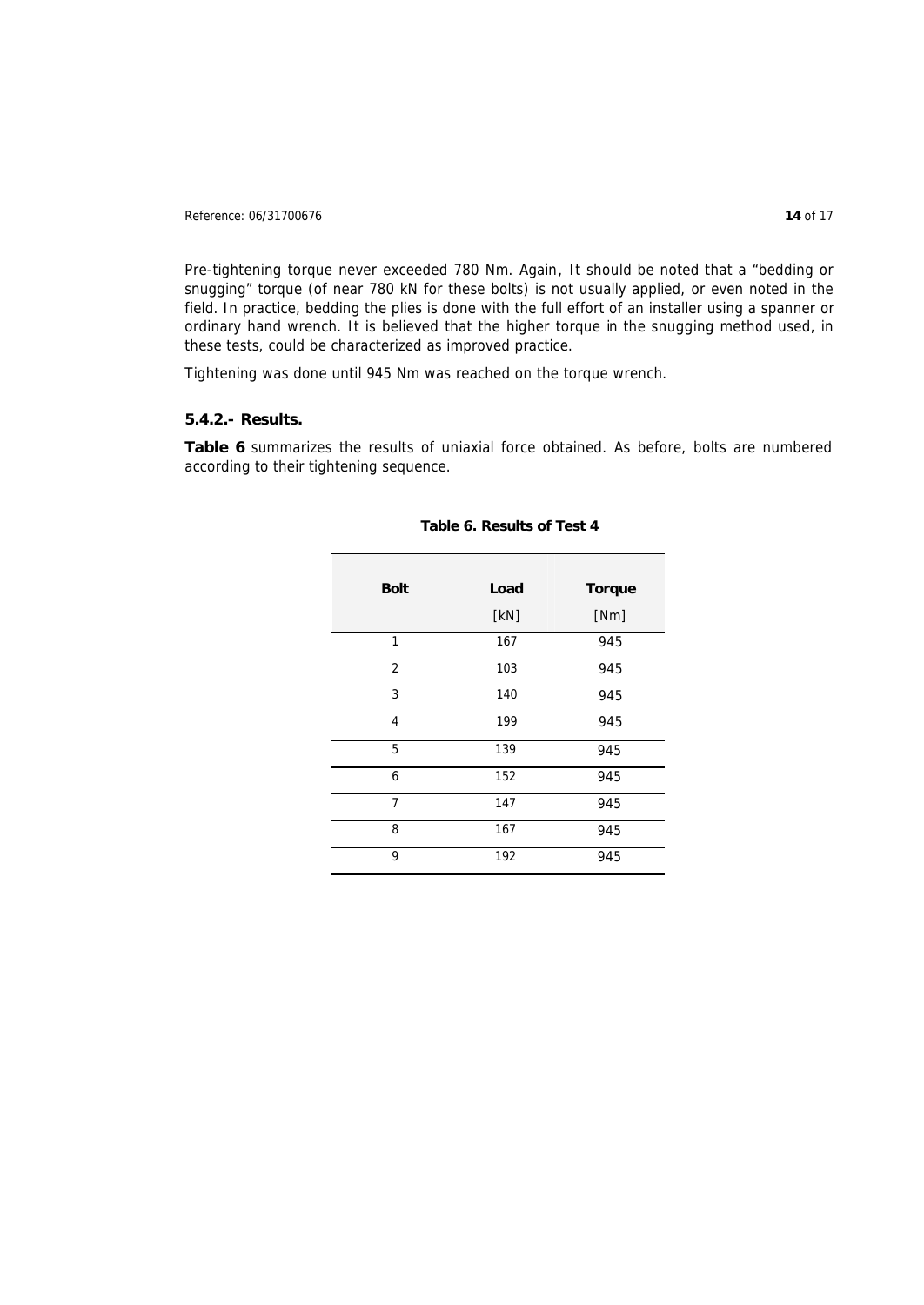# **5.5.- Test 5 & 6.**

#### **5.5.1.- Testing Method**

#### Testing Date: **December 12, 2006**

 Tests were carried out, as requested, using only the Skidmore-Wilhelm "Bolt Tension Calibrator" on bolts in conditions as summarized in Table 2. Test #5 was done using a lubricated bolt assembly with a calibrated strain gauge and a DTI. Test #6 was done on a dry bolt assembly with a calibrated strain gauge with no DTI. Figure 13 shows the test equipment.



**Figure 12**. Test equipment for Test #5

For test 5 a lubricated bolt assembly with DTI and strain gauge was installed and, in accordance with instructions, the gauge on the calibrator was covered. Pre-tightening was done by visual inspection of the protrusions, as was done in tests  $#1 & 42$  (slight flattening). Following this, the nut was turned until DTI protrusions rejected the 0.4mm feeler gauge in all but two spaces between protrusions. The cover on the gauge was removed and the tension indicated was noted.

In test #6 the gauge was again covered. A dry strain-gauged bolt assembly without DTI was installed. Pre-tightening was done with ordinary hand wrenches, just as is done at a job site: the full effort of an installer using a hand wrench or spanner. After this, torque was applied as in test #3. In other words, until 945 Nm was registered on the torque wrench. The cover on the gauge was removed and the tension indicated was noted.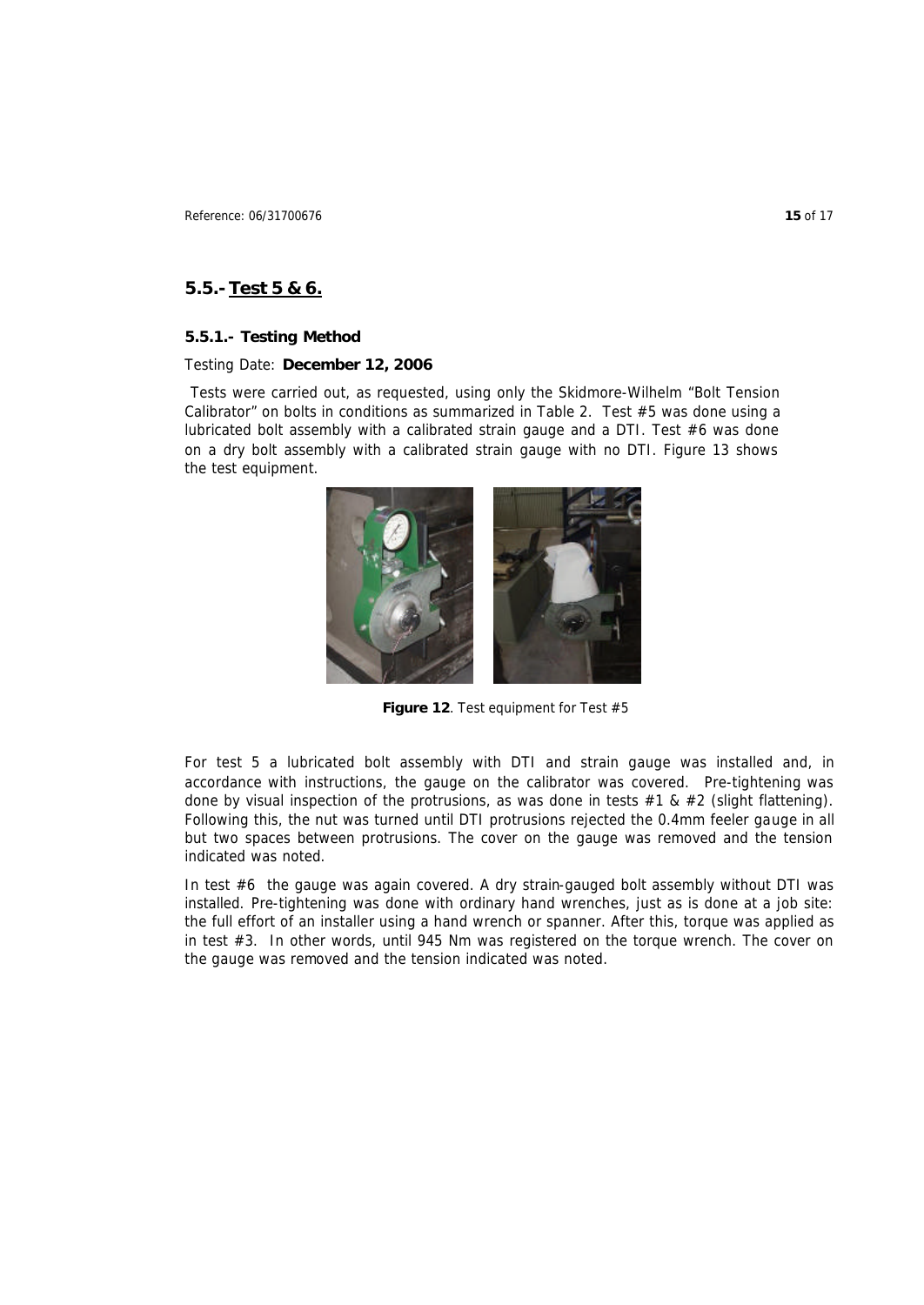#### **5.5.2.- Results.**

**Table 7** below lists the results of uniaxial force obtained.

|                  |                 |                  | Feeler gauge      |               |
|------------------|-----------------|------------------|-------------------|---------------|
| <b>Test</b>      | <b>Load BTC</b> | <b>Bolt Load</b> | <b>Admissions</b> | <b>Torque</b> |
|                  | [kip/kN]        | [kN]             | 0.4 <sub>mm</sub> | [Nm]          |
| 5 Pre tightening | 42/187          | 182              | -                 |               |
| 5                | 62,5/278        | 260              |                   |               |
| 6 Pre tightening | 22/98           | 96               |                   |               |
| 6                | 45/200          | 202              |                   | 945           |

**Table 7. Results of Tests 5 & 6**

# **6.- CONCLUSIONS**

Figure 13 depicts graphs of bolt behaviour in tests 1 through 4.



**Figure 13**. Variations in bolt behaviour from tests 1-4

There exists some variations in monitored bolt tension readings in each test and these can be attributed to: production differences from bolt to bolt, differences in the nuts, the accuracy and consistency of installation of the strain gauges, the adhesion of the strain gauge wires in the bolt head, the fact that only 20% of the strain gauged bolts (picked at random) were calibrated, and the dimensional variability of the plates and holes. Having said this, these variations are more accentuated in cases where DTIs are not utilized, such as in tests 3 & 4. In tests 1 & 2, considering that the deformation of the bent plate requires higher bedding torque and values of tension, this objective was easily accomplished by the partial compressing of the DTIs in the initial snug tightening procedure.